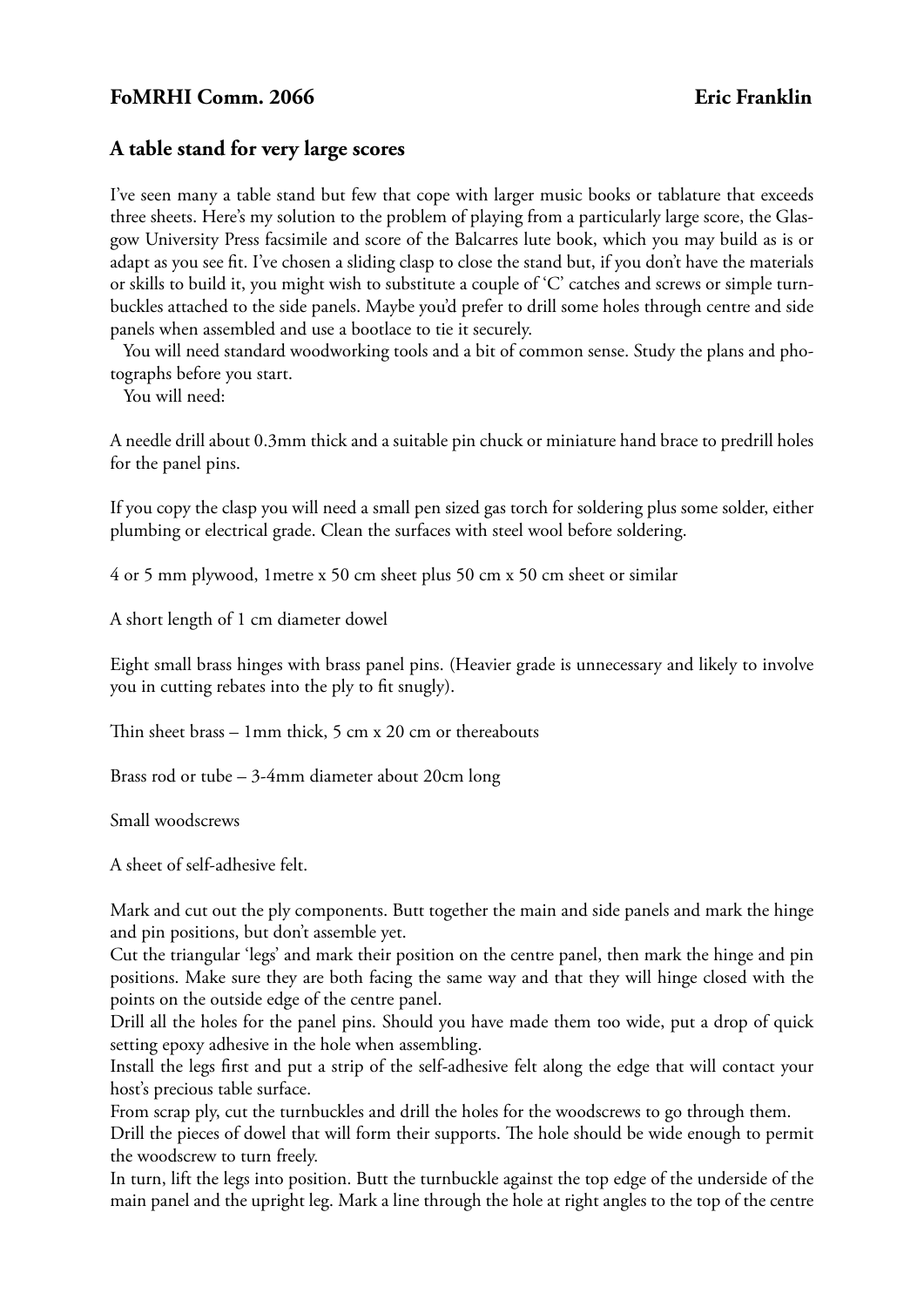panel using a try square. Fold the leg flat and place the hole of the drilled dowel over the pencil line, against the short edge of the leg. Mark through the dowel on to the underside of the centre panel on to this line. Do this separately for each turnbuckle to allow for any difference between the two. Drill a pilot hole through each pencil mark and assemble the turnbuckle and its supporting dowel. Check that you can fold the leg up and down and lock it in place in both positions with the turnbuckle. If you've boobed, fill the misplaced hole with a matchstick coated with quick setting epoxy adhesive, let it set, trim and start again.

Fit the side panels and hinges.

File any protruding ends of panel pins or woodscrews.

The clamp is easier to assess and make from study of the photographs and plan than it is to describe. You will need to bend the brass over a suitable former such as a steel rod or tool shank of 1cm diameter and bending and soldering will be much easier if the brass is thin. However, too thin and, in use, the clasp will bend. The slides for the rod, fashioned from the same sheet brass, must be long enough for the clasp to lift and swing free from the folded stand. The ends will need to be drilled for the screws that anchor them to the underside and top edge of the centre panel. I've used countersunk screws but dome headed will work equally well in these positions.

Finally, I built the prototype from wood strips but you would find ply much easier and neater. If you want gaps or patterns in the boards, drill through and use a fine-toothed jigsaw to cut before assembling. Leave plenty of room around the hinges for strength and practice cutting on some spare ply, first. Happy craftiness!

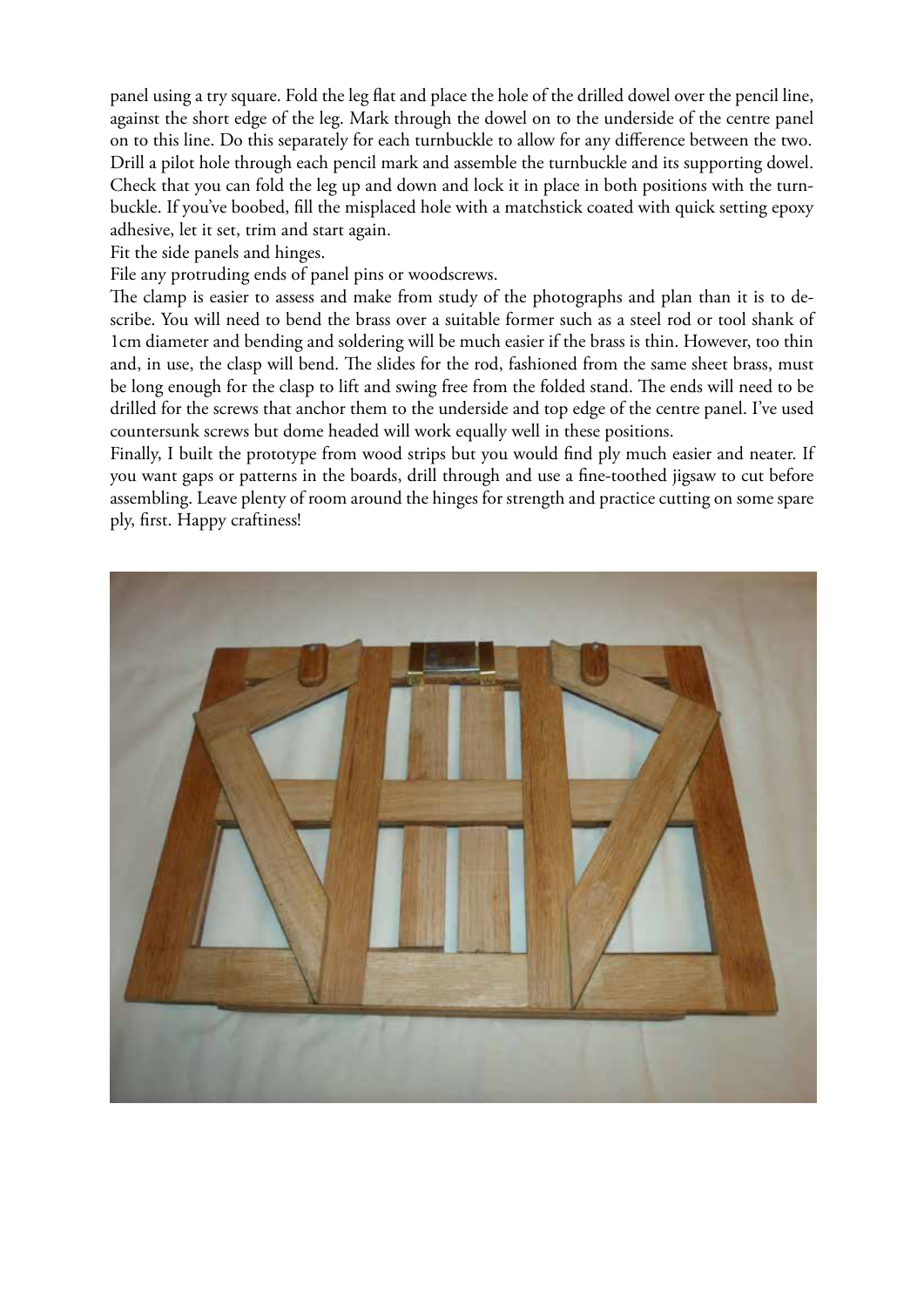



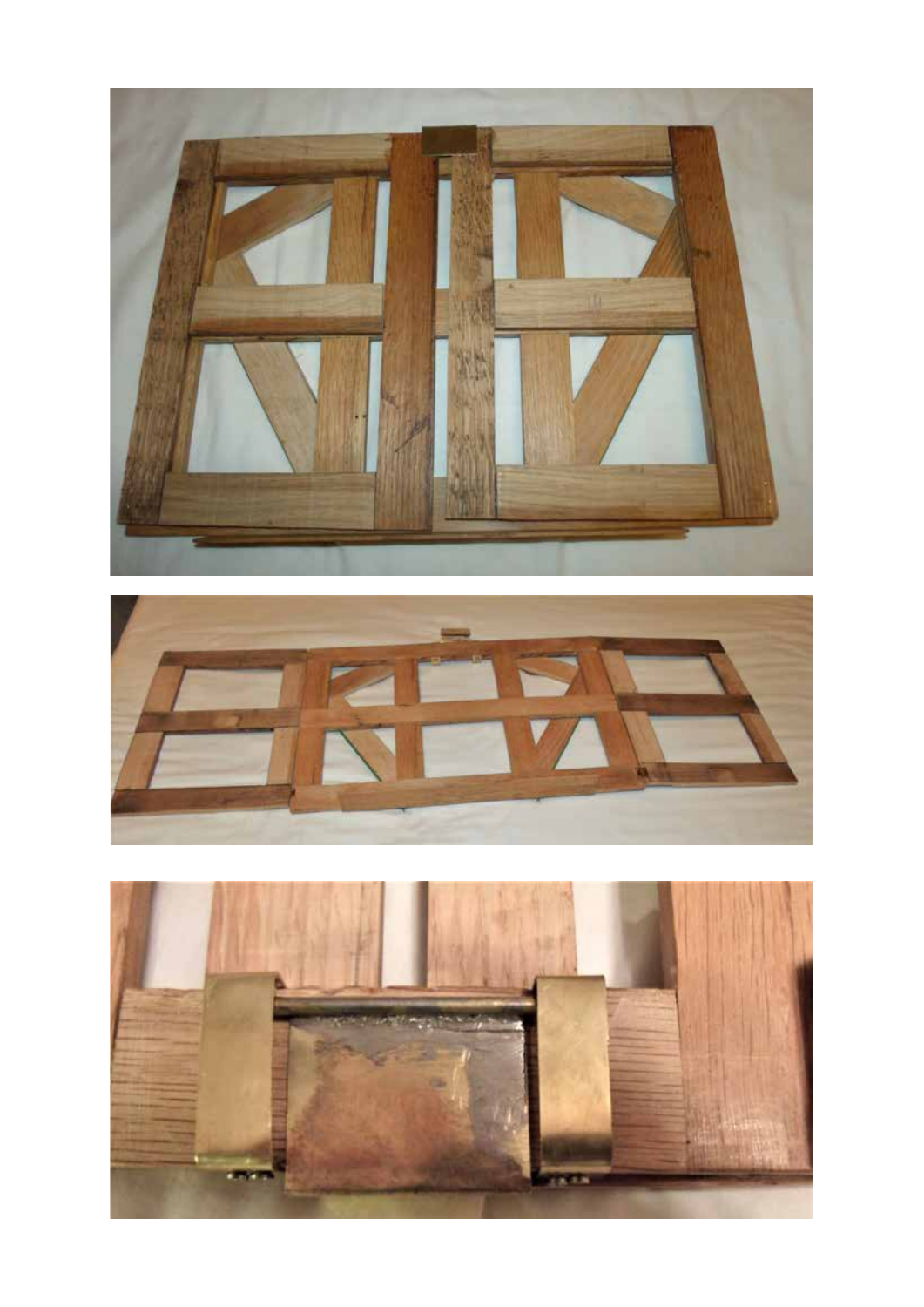

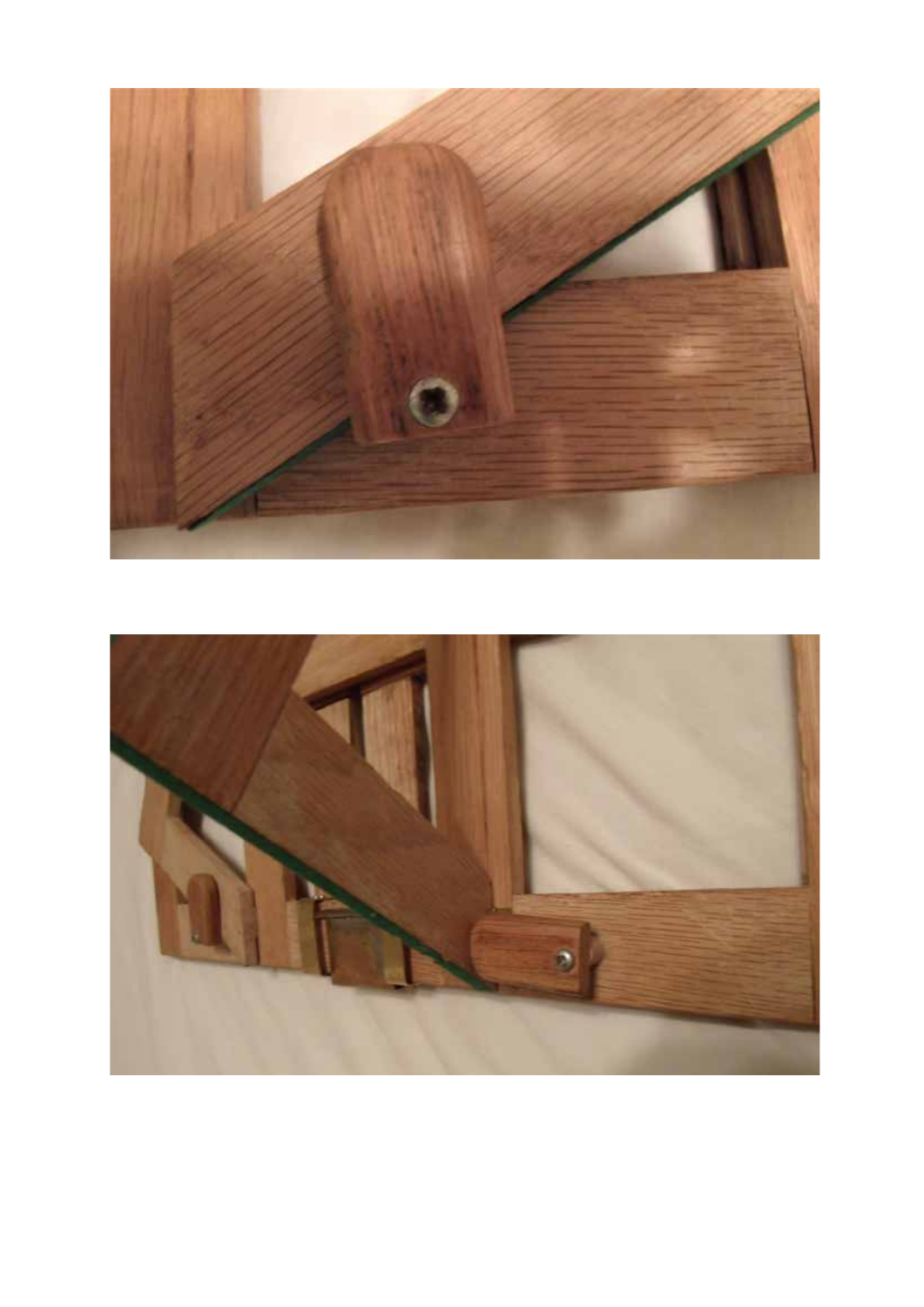

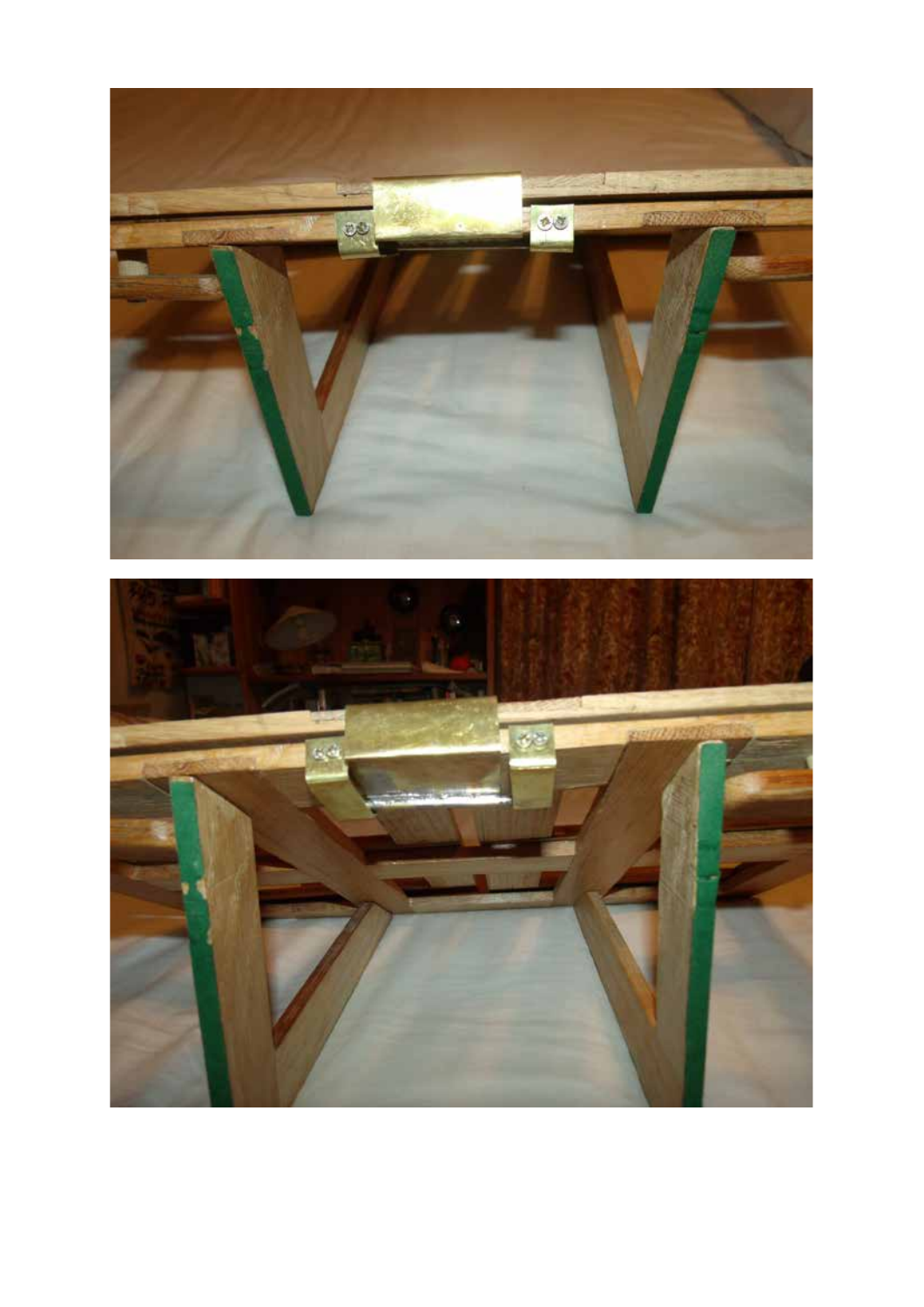